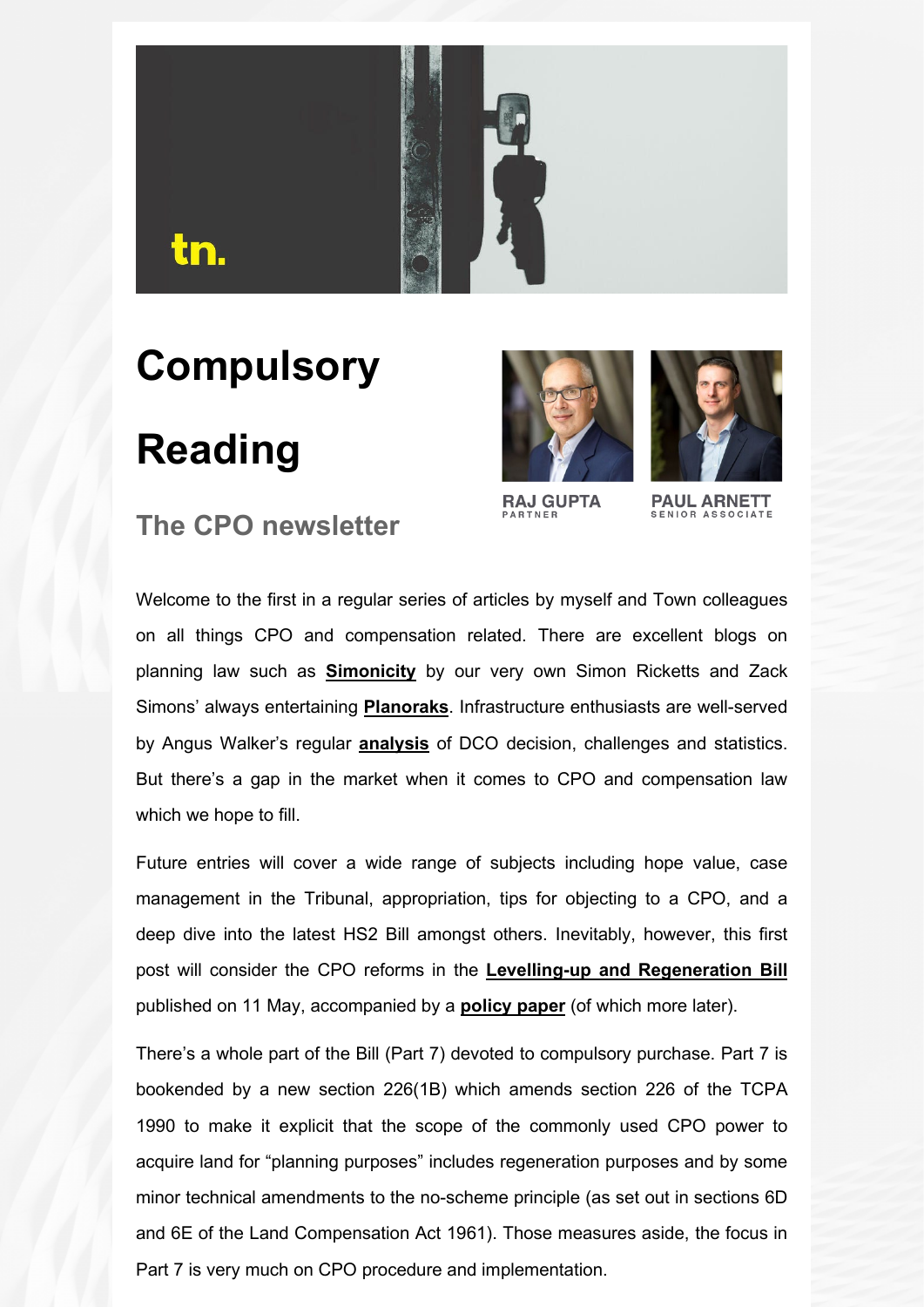## **Digitalisation: Baby steps**

The first time I ever encountered compulsory purchase was in the wonderful Hitch-hiker's Guide to the Galaxy by Douglas Adams. In the opening sequence to the book, Arthur Dent discovers his home is to be demolished for a bypass. Arthur complains that while the plans were indeed available at the local planning office, they were in a locked filing cabinet in a disused lavatory with a sign on the door warning readers to "Beware of the Leopard".



Source: books2door.com



Source: redbubble.com

Arthur would have approved of clause 141 of the Bill which attempts to bring the antiquated CPO process kicking and screaming into the 1990s by promoting online publicity. As well as publishing notices of the making of a CPO (and the right to object to it) in successive editions of a weekly local newspaper, acquiring authorities must also now publish these notices on an "appropriate website" i.e. one that a member of the pubic could find on searching the internet.

Clause 141 also changes the minimum 21 day objection period to accommodate the online publicity measures. The objection period must now be at least 21 days after the latest day on which the acquiring authority has issued the notices (a) in a local newspaper, (b) on the web, (c) fixed to a conspicuous object on or near the affected land, and (d) to qualifying persons (i.e. broadly those with an interest in the land affected by the CPO). In practice, I expect that Acquiring Authorities moving forwards will give themselves plenty of leeway and set a longer objection period of at least 28 days or more after the notice is published to avoid procedural points being taken. It's not as if late objections are ignored by confirming authorities in any event.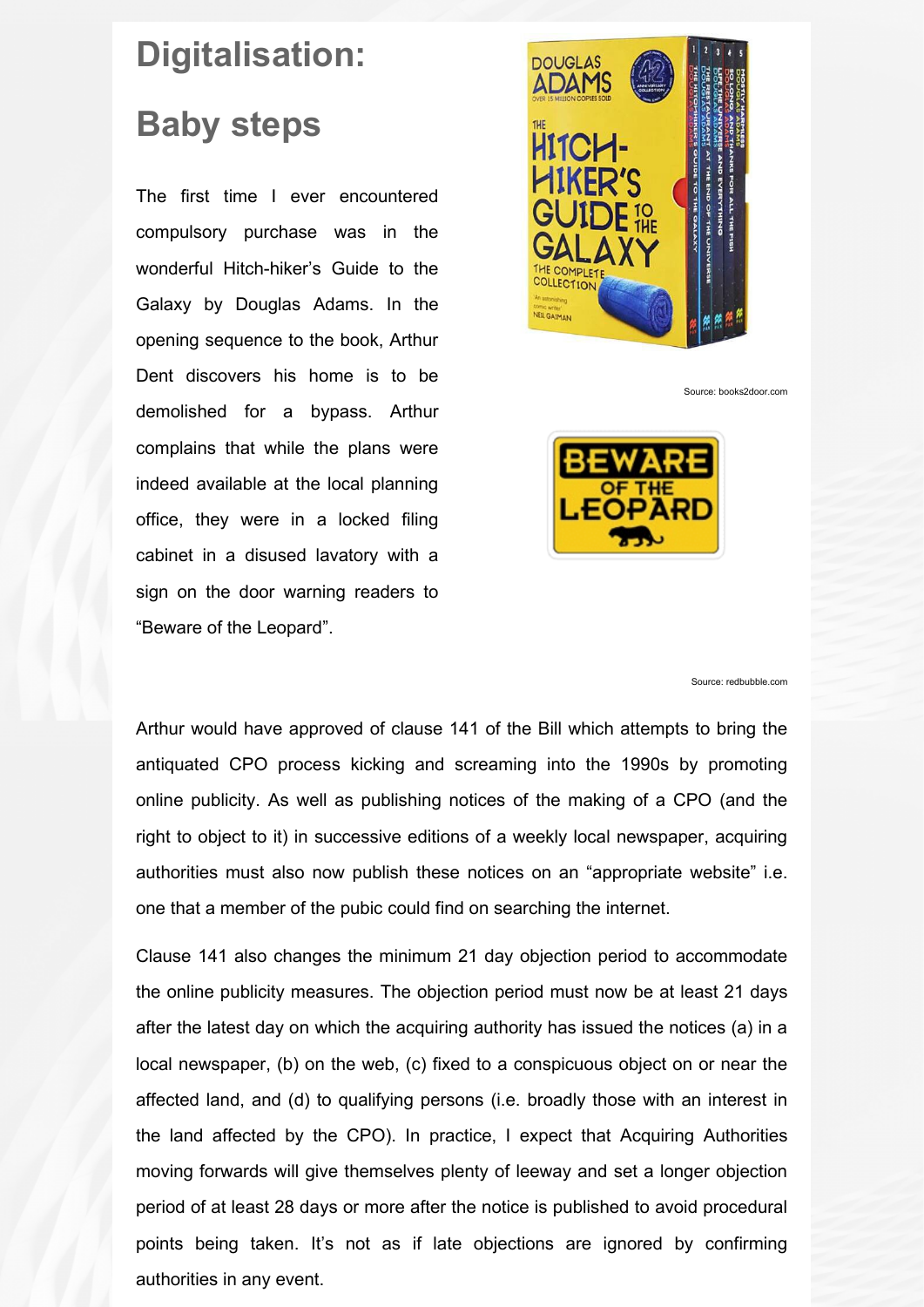At the other end of the CPO process, notice of confirmation of the CPO must also now be published on an appropriate website for at least six weeks.

While any measures to raise awareness and improve the accessibility of the CPO process are welcome, these are pretty modest when a wholesale reform of the process is really needed. There is still no obligation on acquiring authorities to host a website with relevant CPO documentation on it (e.g. the Council's resolution, the statement of reasons, the timetable etc). At the very least, this could be stated in the updated CPO guidance to be best practice. There's also no database of inspectors' reports into CPOs, so practioners are not informed of best practice (this tool was previously proposed by MHCLG (as it was called then) but has yet to be implemented). None of this is rocket science – a system has been in place for more than a decade to allow access to documentation and decision making for DCOs. There seems no good reason why CPOs continue to be shrouded in mystery. A CPA committee led by Richard Asher has produced an excellent **[paper](https://eur02.safelinks.protection.outlook.com/?url=https%3A%2F%2Fprotect-eu.mimecast.com%2Fs%2Fz6dyCk8P8unBoGHjfCiE%3Fdomain%3Dd305dv04.eu1.hubspotlinksfree.com&data=05%7C01%7Coliver.pickett%40townlegal.com%7Cf0fea402137f4e17431008da343650d4%7C8d4ddfa418e9482e9bce7a54cdd600c1%7C1%7C0%7C637879705130959351%7CUnknown%7CTWFpbGZsb3d8eyJWIjoiMC4wLjAwMDAiLCJQIjoiV2luMzIiLCJBTiI6Ik1haWwiLCJXVCI6Mn0%3D%7C3000%7C%7C%7C&sdata=Xuia28C%2FBZRoCBMQTtfvOXacjaytIiaWFB0nCR%2FQ%2FOw%3D&reserved=0)** on digitalisation. Let's hope the Government takes notice of it and considers amendments along these lines during the Bill's passage through Parliament.

#### **Hearing aids**

Clause 142 brings about a significant change to the CPO confirmation process. With a few limited exceptions, there will no longer be an automatic right for objectors to require a public local inquiry into the confirmation of the CPO. Instead, (similar to the process for planning appeals) the confirming authority (DLUHC for planning CPOs) can decide, having regard to the scale and complexity of the CPO, whether there will be an inquiry or the "representations procedure" should be followed instead. We will have to wait for full details of the "representations procedure" on secondary legislation, but it appears it will allow for written representations or a hearing. Where there are written representations, it also appears from the framework legislative provisions that the confirming authority considers those directly rather than following a report by an inspector. It is likely hearings will be less formal than inquiries – for example with no cross-examination allowed.

There's a lot of sense in all of this. It's a real disincentive for acquiring authorities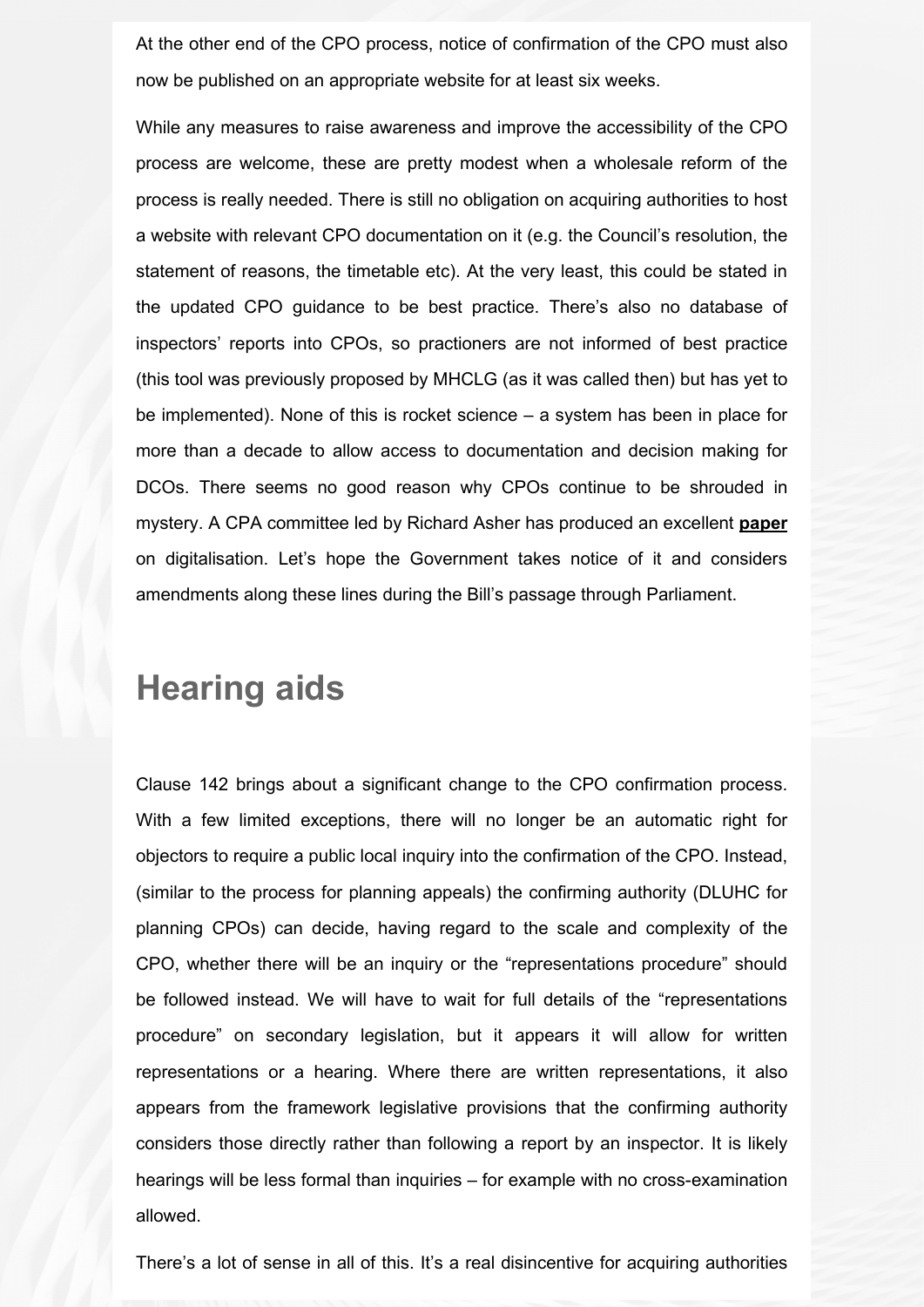considering using CPO powers (not to mention developers) if they know that they will have to incur all the costs and delay associated with a full public inquiry (including proofs of evidence, instructing Counsel etc) even if there are just one or two objectors who may not even turn up at the inquiry. That said, a lot will depend in practice on how the discretion is exercised by confirming authorities. They will of course need to carefully consider whether the procedure adopted complies with the fundamental right to a fair hearing under the Human Rights Act 1998 given that a CPO obviously amounts to a significant interference with the right to hold property free of state interference. Almost certainly, an early decision on this will be tested in the courts on these grounds.

### **A halfway house**



Source:reddit.com/r/CasualU

Another interesting and slightly left field reform is the provision of a power (clause 143) to allow confirming authorities to confirm a CPO subject to conditions. The effect of this "conditional confirmation" is that the CPO cannot be implemented until the conditions have been discharged by the confirming authority. To prevent acquiring authorities from extending the life of the CPO by holding off from making an application, the CPO will expire if the confirming authority has not received an application by a certain time or having received an application, decides that the conditions have not been met. Both conditions and time limits are to be specified by the confirming authority when it confirms the order.

The process and procedure for the discharge of conditions is to be set out in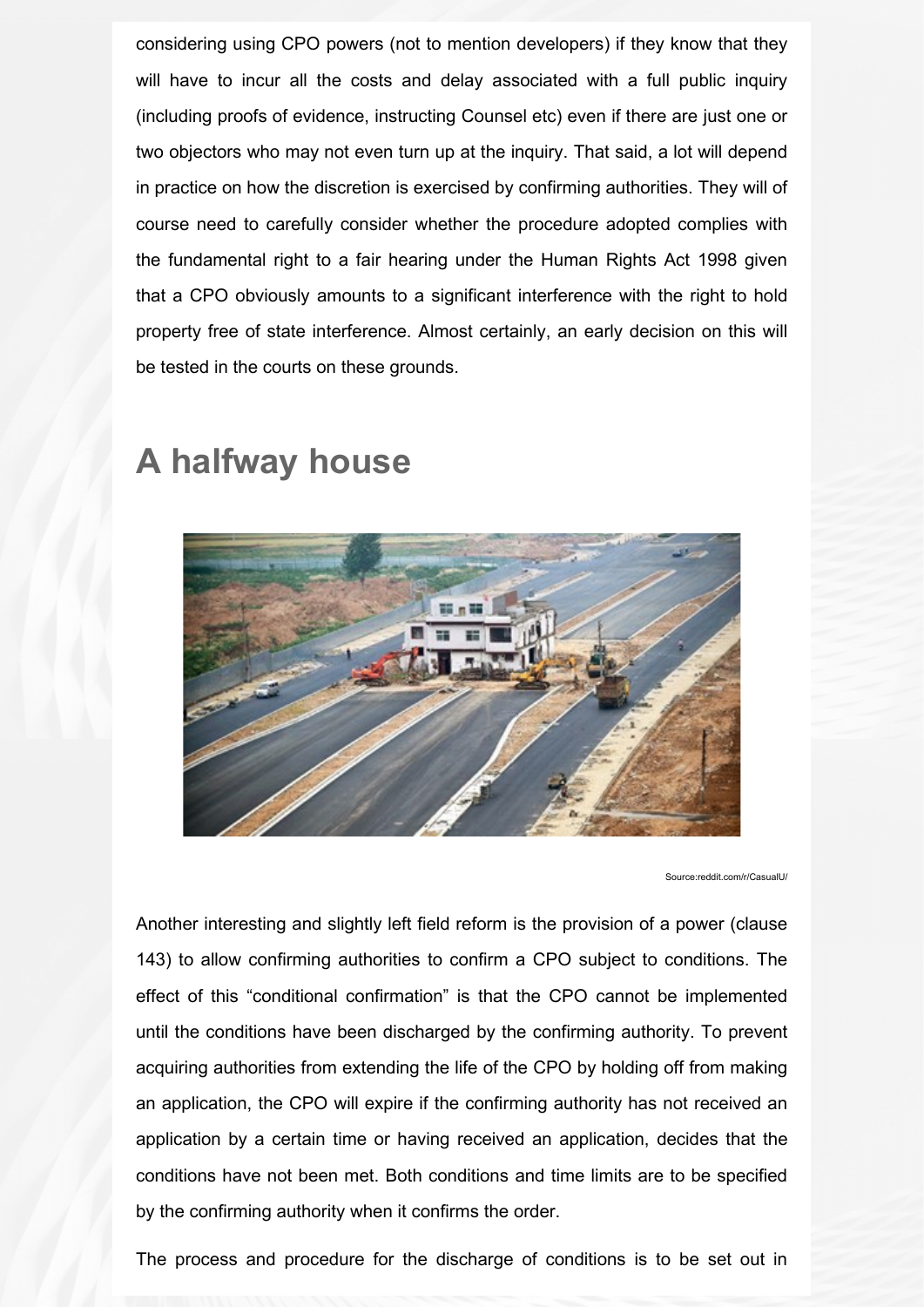secondary legislation but must include provision for an affected objector to be given notice of an application and have the opportunity to make written representations (will this create a burdensome satellite process post confirmation?).

Once an application has been approved and the conditions discharged, the acquiring authority must serve and publish a copy of both the order and a "fulfilment notice" within 6 weeks (unless a longer period is agreed).

In my view, this reform is to be tentatively welcomed. Tentatively because we don't yet know what kind of conditions the Government has in mind. They could, for example, require that the Acquiring Authority demonstrate that they have funding for the scheme or that they have reached a satisfactory agreement with an objector for its relocation. On the other hand, considerable care will be needed to ensure the new "conditional confirmation" tool does not facilitate under prepared and insufficiently justified orders being promoted by acquiring authorities which inappropriately defers issues to conditions and dilutes the obligation for an acquiring authority to robustly demonstrate that CPO powers are necessary and that there is a compelling case for them in the public interest. Presumably, in addition to the promised secondary legislation, there will be detailed guidance provided on the parameters of this new consenting route when DLUHC issues the latest version of its '*guidance on Compulsory Purchase and the Crichel Down Rules*' which is promised in the Levelling Up policy paper accompanying the Bill.

#### **Time limits**

Clause 146 adds a new section 13C into the Acquisition of Land Act 1981 giving the confirming authority flexibility to grant a longer than the current 3 year period for implementing the CPO where appropriate. It appears that the acquiring authority can't include this longer implementation period in the order submitted for confirmation, but I assume that they will have to request it so that landowners will know how long it is anticipated the powers will last for.

Finally (on the Bill), there is provision to allow the acquiring authority to agree with the owner of any interest in land a later vesting date to that specified in notices send to the owner following the execution of a general vesting date.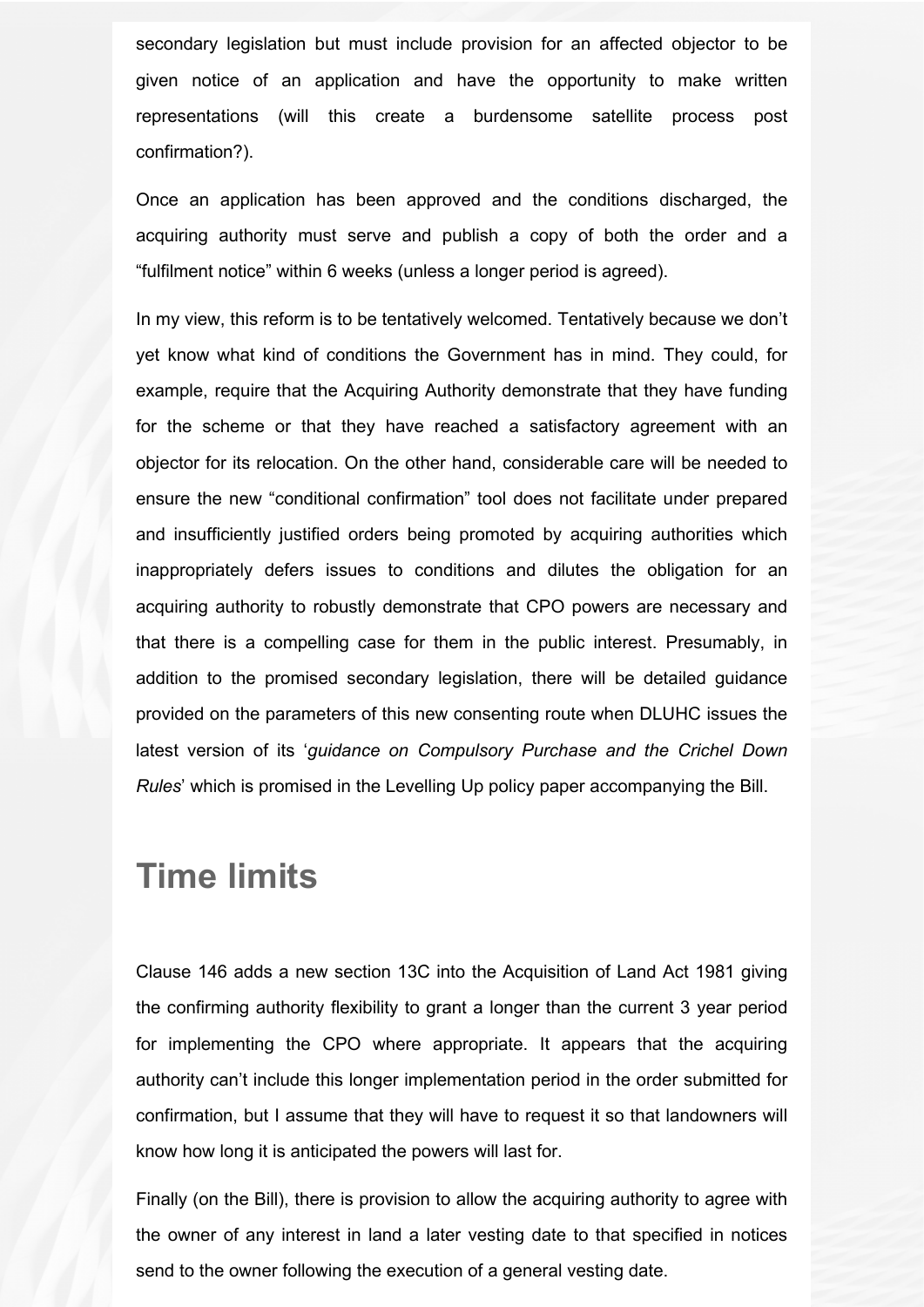#### **And there's more...**



Source: chorleywoodmagazine.co.uk

Overall, these reforms are significant but unlikely to be revolutionary. However, the policy paper makes it clear that there is more to come in the compensation sphere, including what appears to be proposed wholesale reform of the system for securing certificates of appropriate alternative development (CAADs). It states:

"*We also intend to introduce a measure that reforms land compensation by ensuring that fair compensation is paid for the value attributable to prospective planning permission ('hope value'). The relevant planning assumptions in the Land Compensation Act 1961 will be made more realistic, and improvements made to the process of obtaining a Certificate of Appropriate Alternative Development. These changes will make the valuation of land in this context more akin to a normal market transaction.*"

Presumably DLUHC couldn't get all its (ahem) ducks in a row in time for the introduction of these CPO compensation measures in the Bill to the Commons and I anticipate (following a short technical consultation) that these provisions will creep into the Bill in the Lords. In the meantime, this **[paper](https://eur02.safelinks.protection.outlook.com/?url=https%3A%2F%2Fprotect-eu.mimecast.com%2Fs%2F_g46ClxPxsoE64TEhj3p%3Fdomain%3Dd305dv04.eu1.hubspotlinksfree.com&data=05%7C01%7Coliver.pickett%40townlegal.com%7Cf0fea402137f4e17431008da343650d4%7C8d4ddfa418e9482e9bce7a54cdd600c1%7C1%7C0%7C637879705130959351%7CUnknown%7CTWFpbGZsb3d8eyJWIjoiMC4wLjAwMDAiLCJQIjoiV2luMzIiLCJBTiI6Ik1haWwiLCJXVCI6Mn0%3D%7C3000%7C%7C%7C&sdata=F7IGA1QhrNfnoz0%2BCDsgta7F7A%2F0baY%2BWeBwLs9ab64%3D&reserved=0)** by the CPA's CAAD working group (which I now chair) is worth a read.

Intriguingly, there's also a passing reference in the policy paper to a new review by the Law Commission. Let's hope that if there is a review, the Government carries through the reforms this time. The law would be in a much better place if a **[Compulsory Purchase Code](https://eur02.safelinks.protection.outlook.com/?url=https%3A%2F%2Fprotect-eu.mimecast.com%2Fs%2FZWVICmOPOt5lk4FWpzgu%3Fdomain%3Dd305dv04.eu1.hubspotlinksfree.com&data=05%7C01%7Coliver.pickett%40townlegal.com%7Cf0fea402137f4e17431008da343650d4%7C8d4ddfa418e9482e9bce7a54cdd600c1%7C1%7C0%7C637879705130959351%7CUnknown%7CTWFpbGZsb3d8eyJWIjoiMC4wLjAwMDAiLCJQIjoiV2luMzIiLCJBTiI6Ik1haWwiLCJXVCI6Mn0%3D%7C3000%7C%7C%7C&sdata=NdIhH0zsyqswcHr%2FU67FWtQp9ifBSom4TPwIUQXLW9s%3D&reserved=0)** had been legislated for as recommended by Lord Carnwath and his distinguished colleagues in 2003.

A special thank you to Paul Arnett for his invaluable insights from his time at MHCLG when the last set of reforms were put before Parliament.